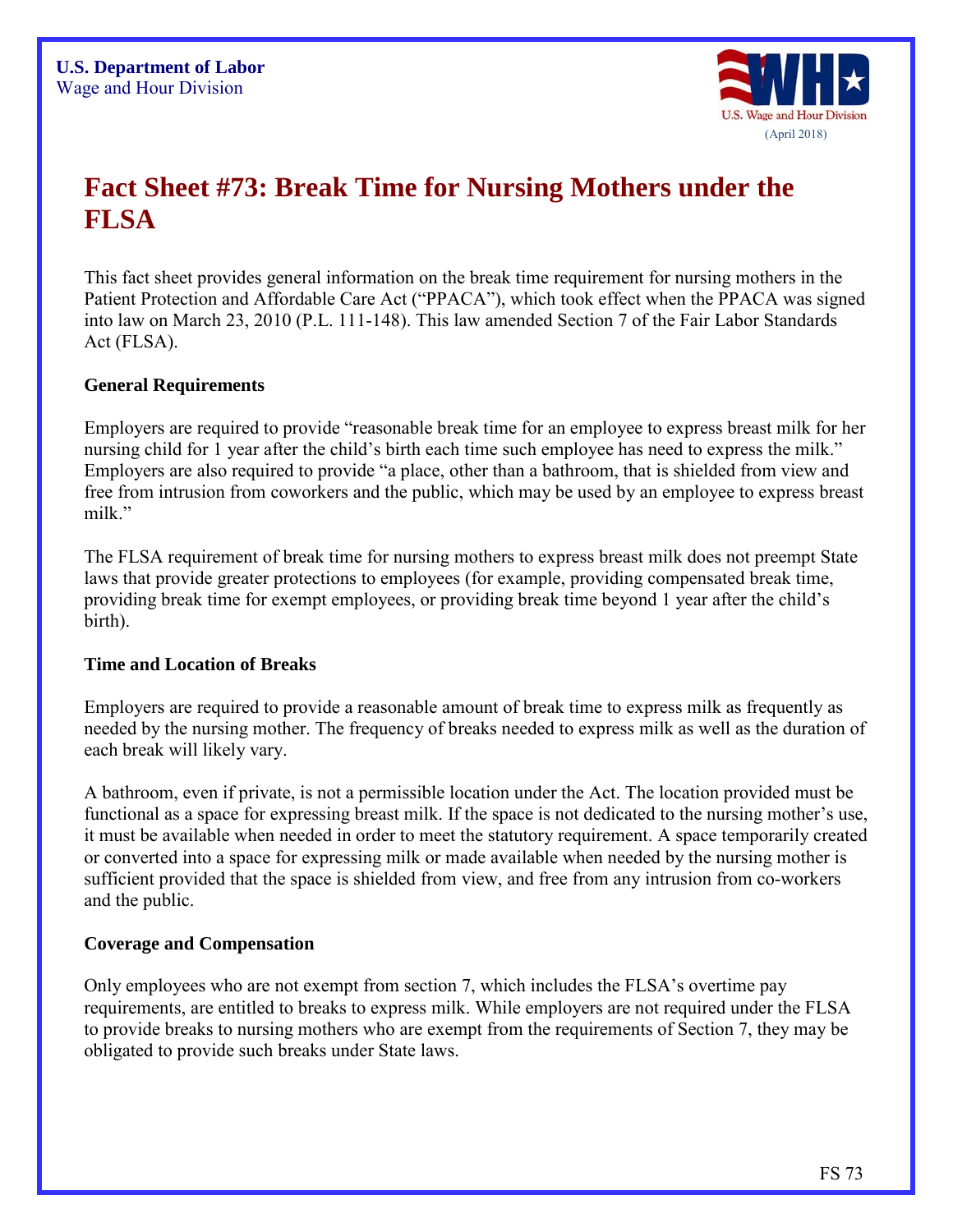Employers with fewer than 50 employees are not subject to the FLSA break time requirement if compliance with the provision would impose an undue hardship. Whether compliance would be an undue hardship is determined by looking at the difficulty or expense of compliance for a specific employer in comparison to the size, financial resources, nature, and structure of the employer's business. All employees who work for the covered employer, regardless of work site, are counted when determining whether this exemption may apply.

 employee must be completely relieved from duty or else the time must be compensated as work time applies. *See* [WHD Fact Sheet #22, Hours Worked under the FLSA.](http://www.dol.gov/whd/regs/compliance/whdfs22.htm) Employers are not required under the FLSA to compensate nursing mothers for breaks taken for the purpose of expressing milk. However, where employers already provide compensated breaks, an employee who uses that break time to express milk must be compensated in the same way that other employees are compensated for break time. In addition, the FLSA's general requirement that the

## **FLSA Prohibitions on Retaliation**

 manner discriminate against any employee because such employee has filed any complaint or instituted Section 15(a)(3) of the FLSA states that it is a violation for any person to "discharge or in any other or caused to be instituted any proceeding under or related to this Act, or has testified or is about to testify in any such proceeding, or has served or is about to serve on an industry committee."

 Employees are protected regardless of whether the complaint is made orally or in writing. Complaints to an employer are also protected. made to the Wage and Hour Division are protected, and most courts have ruled that internal complaints

 Any employee who is "discharged or in any other manner discriminated against" because, for instance, he or she has filed a complaint or cooperated in an investigation, may file a retaliation complaint with the Wage and Hour Division or may file a private cause of action seeking appropriate remedies including, but not limited to, employment, reinstatement, lost wages and an additional equal amount as liquidated damages.

### **Additional Resources**

• [Request for Information on Break Time for Nursing Mothers,](https://www.gpo.gov/fdsys/pkg/FR-2010-12-21/html/2010-31959.htm) Federal Register 75: 80073-80079, (2010, December 21): This notice is a request for information from the public regarding the recent amendment to the FLSA that requires employers to provide reasonable break time and a place for nursing mothers to express breast milk for one year after the child's birth. The Department seeks information and comments for its review as it considers how best to help employers and employees understand the requirements of the law.

- [Questions and Answers about the Request for Information](https://www.dol.gov/whd/nursingmothers/faqsRFI.htm)
- [Presidential Memorandum for the Director of the Office of Personnel Management](https://obamawhitehouse.archives.gov/the-press-office/2010/12/20/presidential-memorandum-delegation-certain-functions-and-authorities)
	- [OPM Guidance on Nursing Mothers in the Federal Workforce](https://www.dol.gov/whd/nursingmothers/NMothersFederalEmplymnt.pdf)